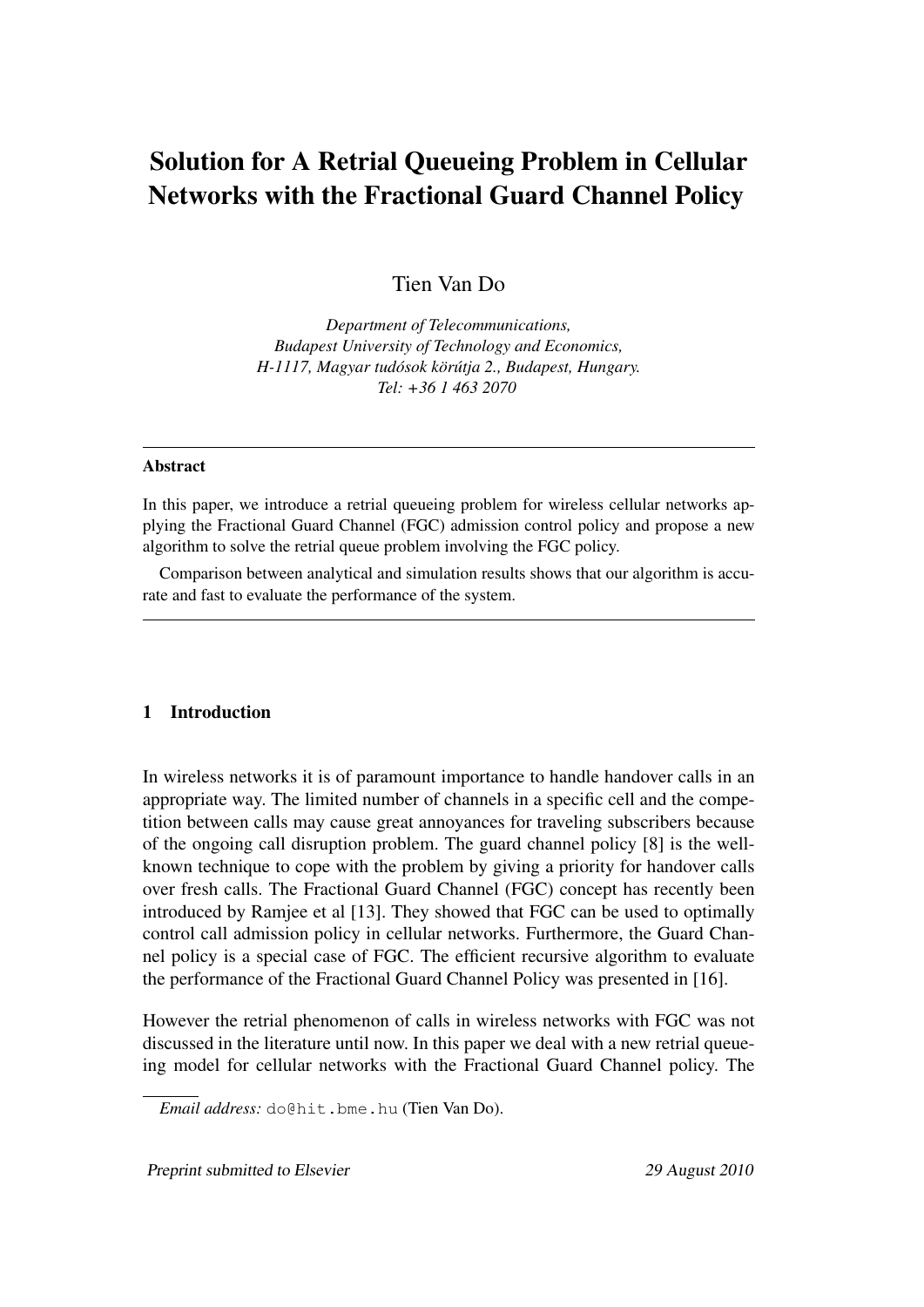consideration of the retrial phenomenon allows the investigation of important performance measures related to the quality of services experienced by subscribers such as the average number of calls in the orbit, the probability of fresh and handover calls leaving the system due to the control policy, and the probability that fresh and handover calls are forced to the orbit. Furthermore, we propose a new efficient algorithm to solve the retrial queue problem involving the FGC policy.

The rest of the paper is organized as follows. In Section 2 we provide the description of the retrial queueing problem. In Section 3 an efficient computational procedure is proposed. In Section 4 some representative numerical results are presented. Finally, Section 5 concludes the paper.

#### 2 System description

We consider a particular cell in a cellular mobile system with infinite user population, where there are  $c$  channels to serve incoming calls. The interarrival times of new and handover calls are exponentially distributed with rate  $\lambda_F$  and  $\lambda_H$ , respectively. Call durations (of new and handover calls) in the cell follow an exponential distribution with mean  $1/\mu$ . A blocked call due to the lack of capacity or the resource allocation policy (e.g., the guard channel concept) will retry with probability  $\theta$  and rate  $\alpha$ . Note that  $\theta$  is used to represent the degree of impatience of users. Throughout this paper, the orbit is defined as a collection of blocked handover and fresh calls which will repeat a request for service (see Figure 1). Let  $I(t)$  $(0 < I(t) < c)$  denote the number of occupied channels at time t.

The Fractional Guard channel [13] policy is defined as follows. When  $I(t) = i$  $(0 \le i < c)$ , a new call or retried call is accepted with probability  $\beta_i$  and handover calls are accepted with probability 1.



Fig. 1. A retrial queueing model

The system is described by the two-dimensional continuous time Markov process  $(I(t), J(t))$ , where  $I(t)$   $(0 \leq I(t) \leq c)$  represents the number of occupied servers (channels in the context of this paper) and  $J(t)$  ( $0 \leq J(t)$ ) is the number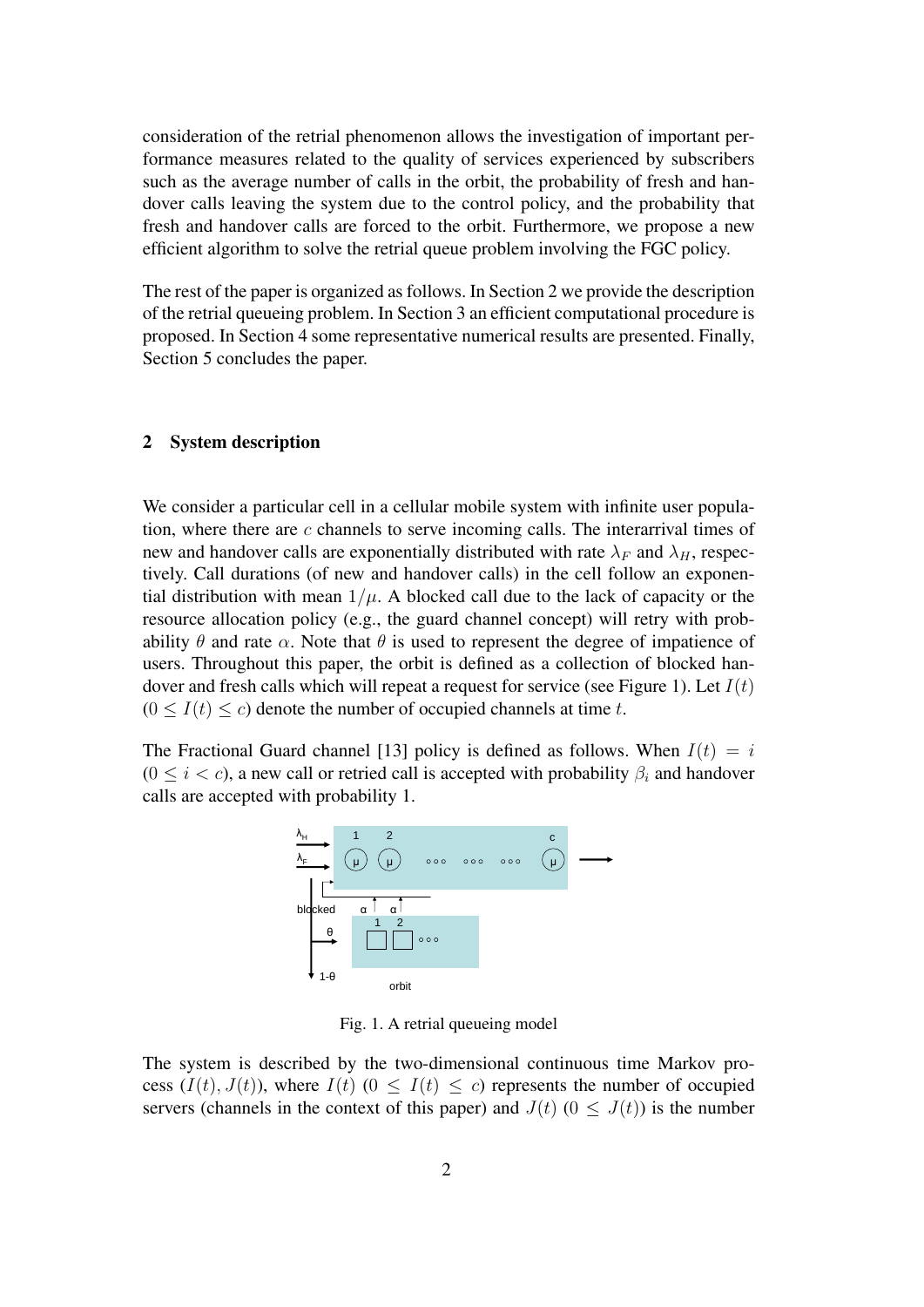of customers waiting for reattempt at time  $t$ . The steady state probabilities are denoted by  $\pi_{i,j} = \lim_{t \to \infty} Prob(I(t) = i, J(t) = j)$ . We introduce vector  $\mathbf{v}_j$  as follows  $\mathbf{v}_j = (\pi_{0,j}, \ldots, \pi_{c,j}).$ 

Retrial queues have been used to model the queueing problem of new and handover calls in cellular mobile networks [4,5,9,14,15] and telecommunication systems [1– 3]. The fact that the retrial rate depends on the number of retried calls waiting in the system leads to an analytically intractable model [5,7]. Therefore, approximation procedures should be used to compute the performability of the system. The wellknown technique is based on the truncation of the state space. That is, instead of the computation of the probabilities of the whole state space  $\{0, \ldots, c\} \times \{0, 1, \ldots\}$  we calculate  $\pi_{i,j}$   $((i, j) \in \{0, \ldots, c\} \times \{0, 1, \ldots, q\})$ , where q is an appropriate large integer number. Another approach applies the assumption that the retrial rate of calls/requests waiting in the orbit has a fixed value after a certain value of  $J(t)$ . The development of a proposed algorithm in this paper is based on the latter approach.

We assume that the rate  $\alpha_0$  of repeated calls is independent of the number of calls in the orbit. Note that due to the efficient estimation of the average number of calls in the orbit, we can apply the iterative procedure (see Algorithm 3) to estimate  $\alpha_0 = E(J)\alpha$ , where  $E(J)$  is the average number of waiting calls in the orbit. The result of the fixed point iteration (Algorithm 3) is used to approximate the performance of wireless cellular networks with the FGC policy, where the rate of repeated calls depends on the number of calls in the orbit.

The following notations are introduced.

•  $A_i(i, k)$  denotes a transition rate from state  $(i, j)$  to state  $(k, j)$   $(0 \leq i, k \leq j)$  $c; j = 0, 1, \ldots$ , which is caused by either the departure of a call after service or the arrival of a call. For  $j \geq 0$ , matrix  $A_j$  is defined as the matrix with elements  $A_j(i, k)$ . Since  $A_j$  is j-independent, it can be written as

$$
A_j = A = \begin{bmatrix} 0 & \lambda_0 & 0 & \dots & 0 & 0 & 0 \\ \mu & 0 & \lambda_1 & \dots & 0 & 0 & 0 \\ \vdots & \vdots & \vdots & \vdots & \vdots & \vdots & \vdots \\ 0 & 0 & \dots & (c-1)\mu & 0 & \lambda_{c-1} \\ 0 & 0 & \dots & 0 & c\mu & 0 \end{bmatrix},
$$

where  $\lambda_i = \lambda_F \beta_i + \lambda_H$ .

•  $B_i(i, k)$  represents one step upward transition from state  $(i, j)$  to state  $(k, j + 1)$  $(0 \le i, k \le c; j = 0, 1, \ldots)$ , which is due to a call joining the orbit. In the similar way, matrix  $B_i$  (B) with elements  $B_i(i, k)$  is defined as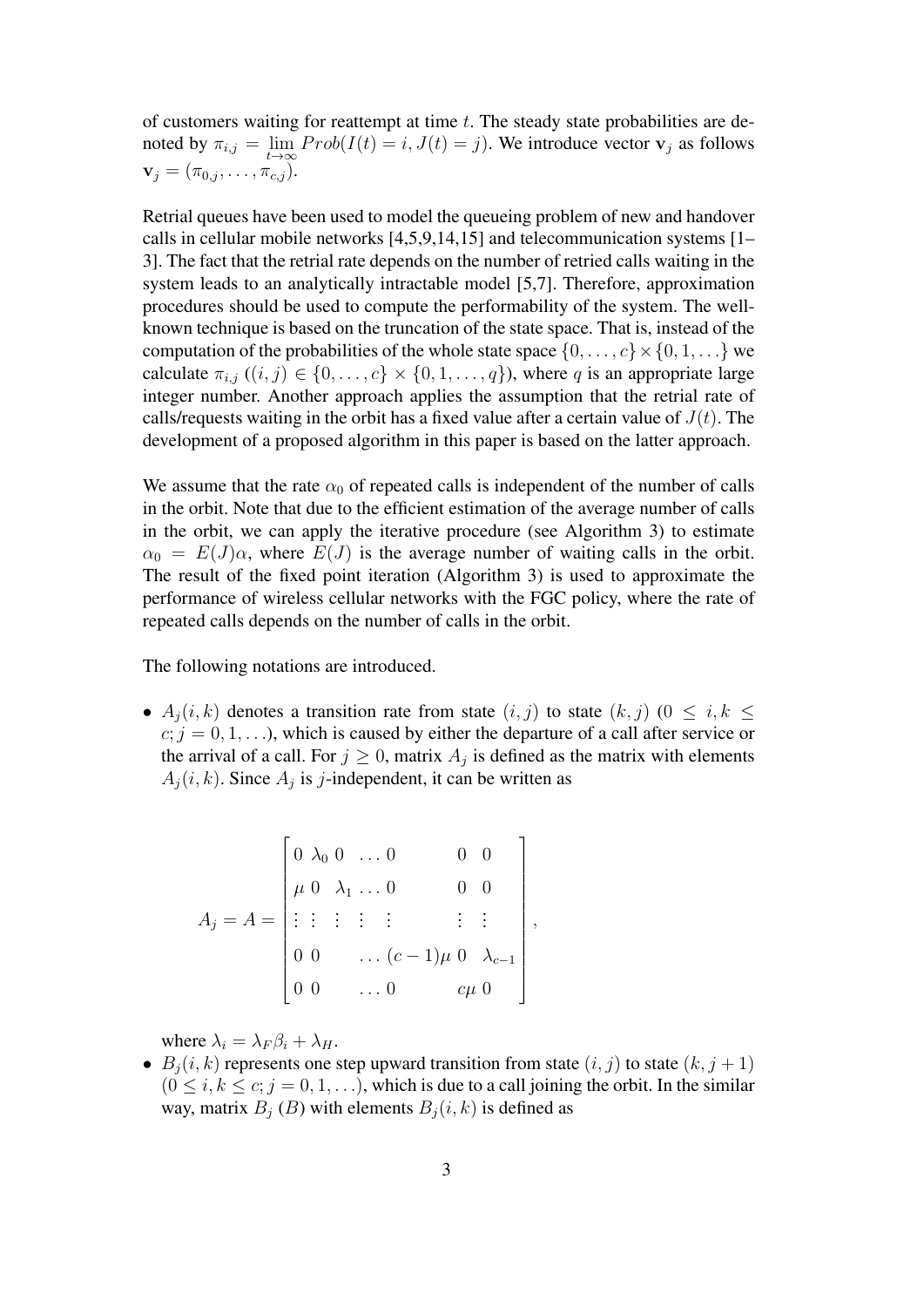$$
B_j = B = \begin{bmatrix} \sigma_0 & 0 & 0 & \dots & 0 & 0 & 0 \\ 0 & \sigma_1 & 0 & \dots & 0 & 0 & 0 \\ \vdots & \vdots & \vdots & \vdots & \vdots & \vdots & \vdots \\ 0 & 0 & \dots & 0 & \sigma_{c-1} & 0 \\ 0 & 0 & \dots & 0 & 0 & \sigma_c \end{bmatrix} \quad \forall j \ge 0,
$$

where  $\sigma_i = \lambda_F (1 - \beta_i) \theta$  ( $0 \le i < c$ ) and  $\sigma_c = (\lambda_F + \lambda_H) \theta$ 

•  $C_j(i, k)$  is the transition rate from state  $(i, j)$  to state  $(k, j - 1)$   $(0 \le i, k \le c; j = 1)$ 1, ...), which is due to a call which leaves the orbit. Matrix  $C_j$  ( $\forall j \geq 1$ ) with elements  $C_j(i, k)$  is written as

$$
C_j = C = \begin{bmatrix} \omega_0 & \alpha_0 \beta_0 & 0 & \dots & 0 & 0 \\ 0 & \omega_1 & \alpha_0 \beta_1 & \dots & 0 & 0 \\ \vdots & \vdots & \vdots & \vdots & \vdots & \vdots \\ 0 & 0 & & \dots & \omega_{c-1} & \alpha_0 \beta_{c-1} \\ 0 & 0 & & \dots & 0 & (1 - \theta)\alpha_0 \end{bmatrix},
$$

where  $\omega_i = \alpha_0 (1 - \beta_i)(1 - \theta)$ .

 $D^A$  and  $D^C$  are diagonal matrices whose diagonal elements are the sum of the elements in the corresponding row of  $A$  and  $C$ . The infinitesimal generator matrix of Markovian process  $(I(t), J(t))$  is given by

| $\begin{bmatrix} C & Q_1 & B & 0 & \dots & \dots & \dots \end{bmatrix}$                  |  |  |          |
|------------------------------------------------------------------------------------------|--|--|----------|
| $\begin{bmatrix} 0 & C & Q_1 & B & 0 & \dots & \dots \\ \end{bmatrix}$                   |  |  |          |
| $\begin{bmatrix} 0 & 0 & C & Q_1 & B & 0 & \dots \end{bmatrix}$                          |  |  |          |
| $\left  \begin{smallmatrix} 1 & 1 & 1 & 1 & 1 & 1 & 1 & 1 & 1 \end{smallmatrix} \right $ |  |  |          |
|                                                                                          |  |  | <u>.</u> |

where  $A_{00} = A - D^A - B$  and  $Q_1 = A - D^A - B - D^C$ .

It is obvious that the system is described by a Quasi-Birth and Death (QBD) pro-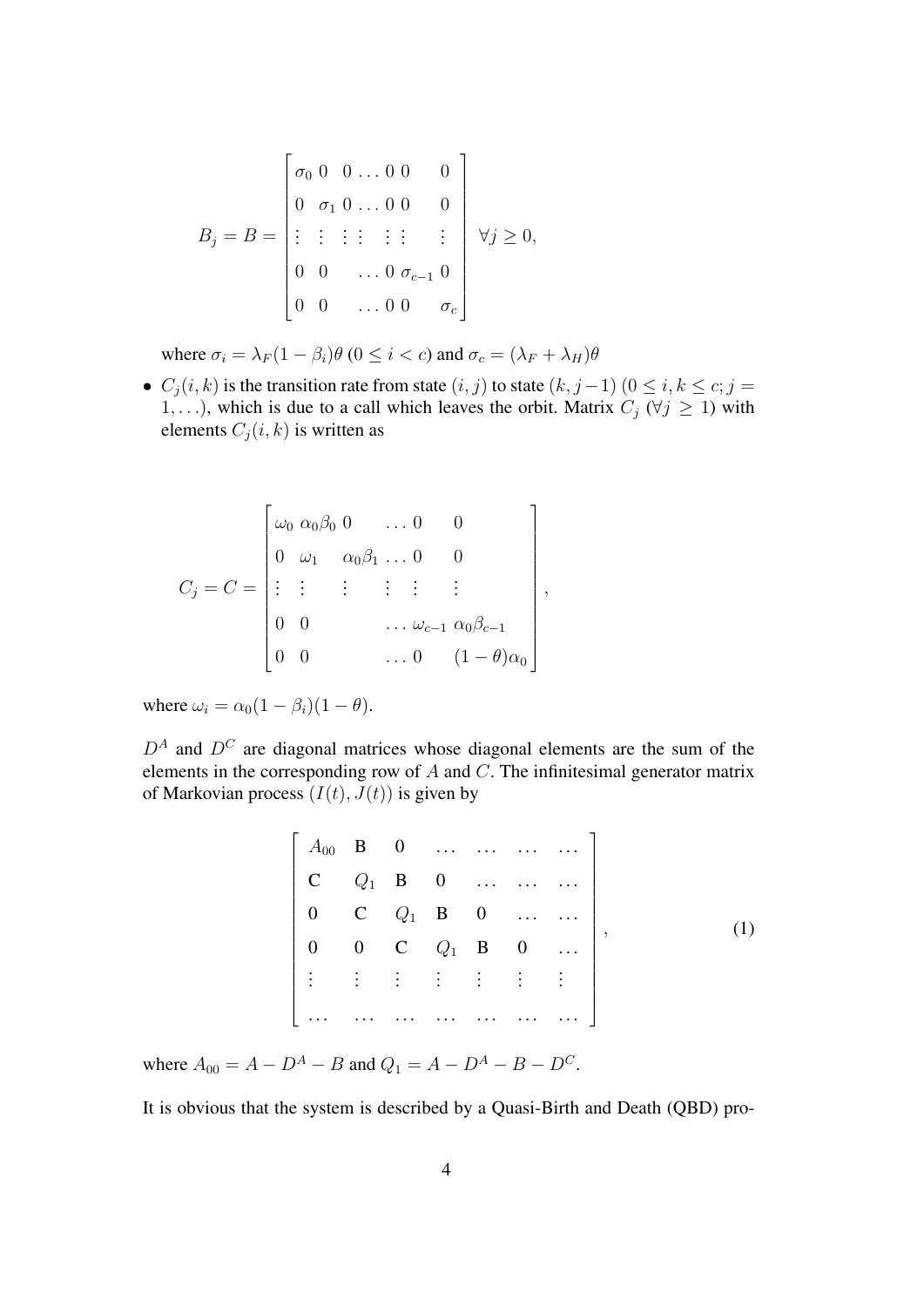cess. For  $j \geq 1$ , the balance equations is written as follows

$$
\mathbf{v}_{j-1}B + \mathbf{v}_j Q_1 + \mathbf{v}_{j+1}C = 0 \ (j \ge 1). \tag{2}
$$

We have the balance equation for  $j = 0$ 

$$
\mathbf{v}_0 A_{00} + \mathbf{v}_1 C = 0. \tag{3}
$$

In addition, the normalization equation is

$$
\sum_{i=0}^{c} \sum_{j=0}^{\infty} \pi_{i,j} = 1.
$$
 (4)

Since the system can be approximately modeled by a QBD process, some existing methods can be used such as the improved version [11] of the matrix-geometric method [12], the spectral expansion method [10]. We will show that we can develop a faster algorithm than the matrix-geometric method.

Following [10], the characteristic matrix polynomial associated with equations (2) is  $Q(x) = B + Q_1x + Cx^2$ . Assume that  $Q(x)$  has  $d + 1$  pairs of eigenvalueeigenvectors  $(x_i, \psi_i)$ , thus satisfying the equation:

$$
\psi_i Q(x_i) = 0; \ \det[Q(x_i)] = 0 \ \text{for } i = 0, ..., d.
$$
 (5)

For the  $k^{th}$   $(k = 0, \ldots, d)$  eigenvalue-eigenvector pair,  $(x_k, \psi_k)$ , by substituting  $\mathbf{v}_j = \boldsymbol{\psi}_k x_k^j$  $k<sub>k</sub>$  in the equations (2), this set of equations is satisfied. This means  $v_j =$  $\check{\boldsymbol{\psi}_k} x^j_k$  $k$  is a particular solution. As a consequence, the general solution for  $v_j$  is a linear sum of all the factors  $(\psi_k x_k^j)$  $\chi_k^j$ ). That is, we can write

$$
\mathbf{v}_j = \sum_{k=0}^d b_k x_k^j \boldsymbol{\psi}_k \ (j \ge 0), \tag{6}
$$

where  $(x_0, \psi_0)$ , ...,  $(x_d, \psi_d)$  are left-hand-side eigenvalue-eigenvector pairs of  $Q(x)$  and  $b_0, \ldots, b_d$  are coefficients to be determined. In order to satisfy the normalization equation 4, only  $|x_i| < 1$  should be considered. Without the loss of generality, let  $d+1$  be the number of these eigenvalues  $x_i$ . The number of coefficients  $b_0, \ldots, b_d$  to be determined is  $d+1$ . We can utilize equation (3) and the normalization equation to compute the coefficients. Thus, the number of linear equations is  $c+2$ . However, only  $c+1$  equations are linearly independent. Therefore, we obtain a unique solution if and only if  $c = d$ . This means, the exact number of eigenvalues  $(|x_i| < 1)$  is  $c + 1$ .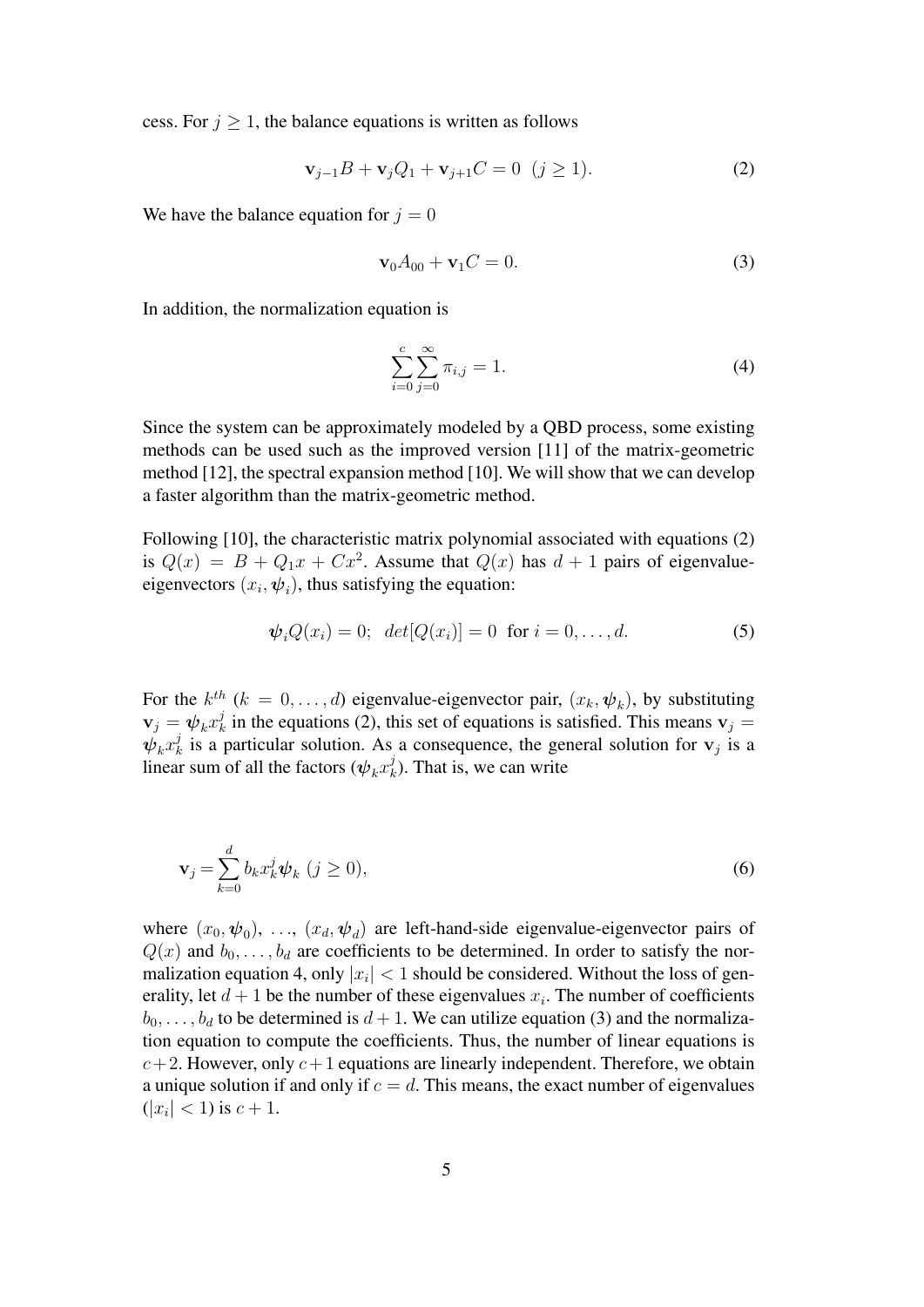## 3 A Computational Procedure

From equation (6) the steady state probabilities are given by

$$
\mathbf{v}_j = \sum_{k=0}^c b_k x_k^j \boldsymbol{\psi}_k \ (j \ge 0), \tag{7}
$$

where  $(x_0, \psi_0)$ , ...,  $(x_c, \psi_c)$  are left-hand-side eigenvalue-eigenvector pairs of  $Q(x)$  and  $b_0, \ldots, b_c$  are coefficients to be determined.

In the present paper,  $Q(x)$  is a tridiagonal matrix

$$
Q(x) = \begin{bmatrix} q_{0,0}(x) & q_{0,1}(x) & 0 & \dots & 0 & 0 \\ \mu x & q_{1,1}(x) & q_{1,2}(x) & \dots & 0 & 0 \\ \vdots & \vdots & \vdots & \vdots & \vdots & \vdots \\ 0 & 0 & \dots & c\mu x & q_{c,c}(x) \end{bmatrix},
$$

where

$$
q_{i,i+1}(x) = (\lambda_F \beta_i + \lambda_H)x + x^2 \alpha_0 \beta_i \quad (i = 0, ..., c - 1),
$$
  
\n
$$
q_{0,0}(x) = \lambda_F (1 - \beta_0) \theta - (\lambda_F \beta_0 + \lambda_H)x -
$$
  
\n
$$
(\lambda_F (1 - \beta_0) \theta + \alpha_0 (1 - \beta_0)(1 - \theta) + \alpha_0 \beta_0)x
$$
  
\n
$$
q_{i,i}(x) = \lambda_F (1 - \beta_i) \theta - (i\mu + \lambda_F \beta_i + \lambda_H)x -
$$
  
\n
$$
(\lambda_F (1 - \beta_i) \theta + \alpha_0 (1 - \beta_i)(1 - \theta) + \alpha_0 \beta_i)x +
$$
  
\n
$$
x^2 \alpha_0 (1 - \beta_i)(1 - \theta) \quad (i = 1, ..., c - 1),
$$
  
\n
$$
q_{c,c}(x) = \lambda \theta - x(\lambda \theta + c\mu + (1 - \theta) \alpha_0) + (1 - \theta) \alpha_0 x^2,
$$
  
\n
$$
\lambda = \lambda_F + \lambda_H.
$$

If  $\xi(x) = {\xi_0(x), \xi_1(x), \dots, \xi_c(x)}$  is the corresponding eigenvector of eigenvalue x of  $Q(x)$  (i.e.  $\zeta(x)Q(x) = 0$ ), we can write

$$
0 = \xi_0(x)q_{0,0}(x) + \xi_1(x)q_{1,0}(x),
$$
  
\n
$$
0 = \xi_{i-1}(x)q_{i-1,i}(x) + \xi_i(x)q_{i,i}(x) + \xi_{i+1}(x)q_{i+1,i}(x),
$$
  
\n
$$
i = 1,...,c-1,
$$
  
\n
$$
0 = \xi_{c-1}(x)q_{c-1,c}(x) + \xi_c(x)q_{c,c}(x).
$$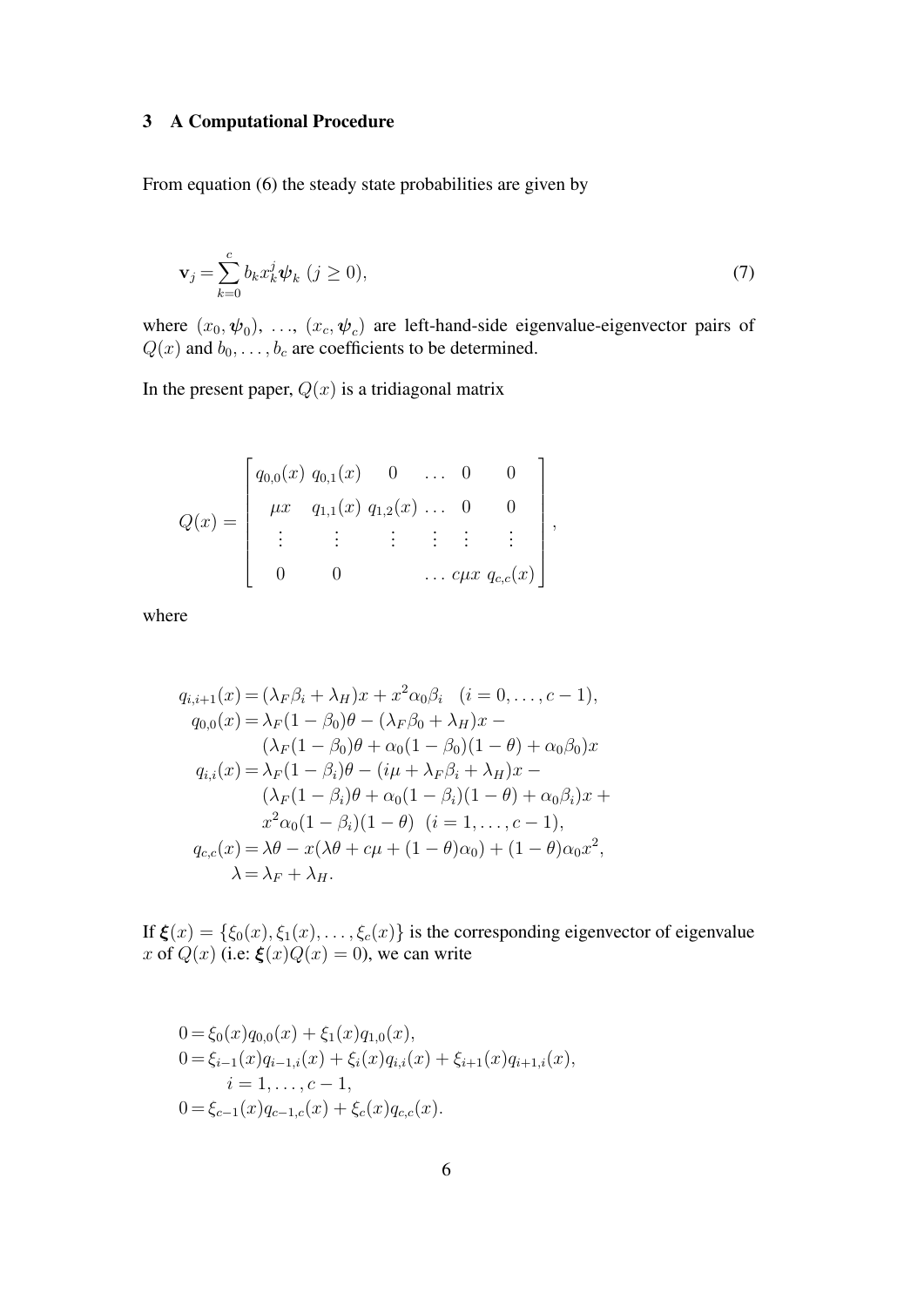We set  $\xi_0(x) = 1$  and  $q_{c+1,c}(x) = 1 + x$ , therefore

$$
\xi_1(x) = -q_{0,0}(x)/q_{1,0}(x),
$$
  
\n
$$
\xi_{i+1}(x) = -\frac{\xi_i(x)q_{i,i}(x) + \xi_{i-1}(x)q_{i-1,i}(x)}{q_{i+1,i}(x)},
$$
  
\n
$$
i = 1, ..., c.
$$
\n(8)

The sequence  $\{\xi_i(x), i = 0, \ldots, c+1\}$  associated with the characteristic matrix polynomial of tridiagonal form is a Sturm sequence within a given interval if for any fixed x within this interval  $\xi_0(x) = 1$  and  $\xi_i(x) = 0$   $(i = 1, \ldots, n)$  imply  $\xi_{i-1}(x)\xi_{i+1}(x) < 0$ . In order to determine the eigenvalues of  $Q(x)$ , the number of sign variations is defined as

$$
mnsv(x) = #\{\xi_i(x)\xi_{i+1}(x) < 0, 0 \le i \le c\}. \tag{9}
$$

As a consequence, a divide-and-conquer procedure [6] (called the getx in Algorithm 1) can be applied to find eigenvalues (see Algorithm 2). The eigenvector  $\psi_i = [\psi_{i,0}, \dots, \psi_{i,c}]$  can be computed by the use of equation  $\psi_i Q(x_i) = 0$  and  $\psi_{i,0} = 1.$ 

Algorithm 1 getx procedure

```
{Xeq} is the vector of eigenvalues}
{\epsilon is the required accuracy}
PROCEDURE getx(xx_1, nx_1, xx_2, nx_2)if nx_1 == nx_2 then
  Return
end if
if xx_2 - xx_1 < \epsilon then
  if nx_1 == nx_2 + 1 then
     Xeg_{nx_2} = xx_1end if
  Return
end if
x = \frac{xx_1 + xx_2}{2}2
nx = nsv(x)Call getx(xx_1, nx_1, xx, nx)Call getx(x, nx, xx_2, nx_2)END OF PROCEDURE getx
```
Note that for each eigenvalue, the corresponding eigenvector can be determined by equation (8), then the steady state probabilities can be computed after the calculation of coefficients  $b_i$ 's. To compute  $b_i$ 's, we have to use equation (3) and the normalization equation. Based on the efficient computation of the approximated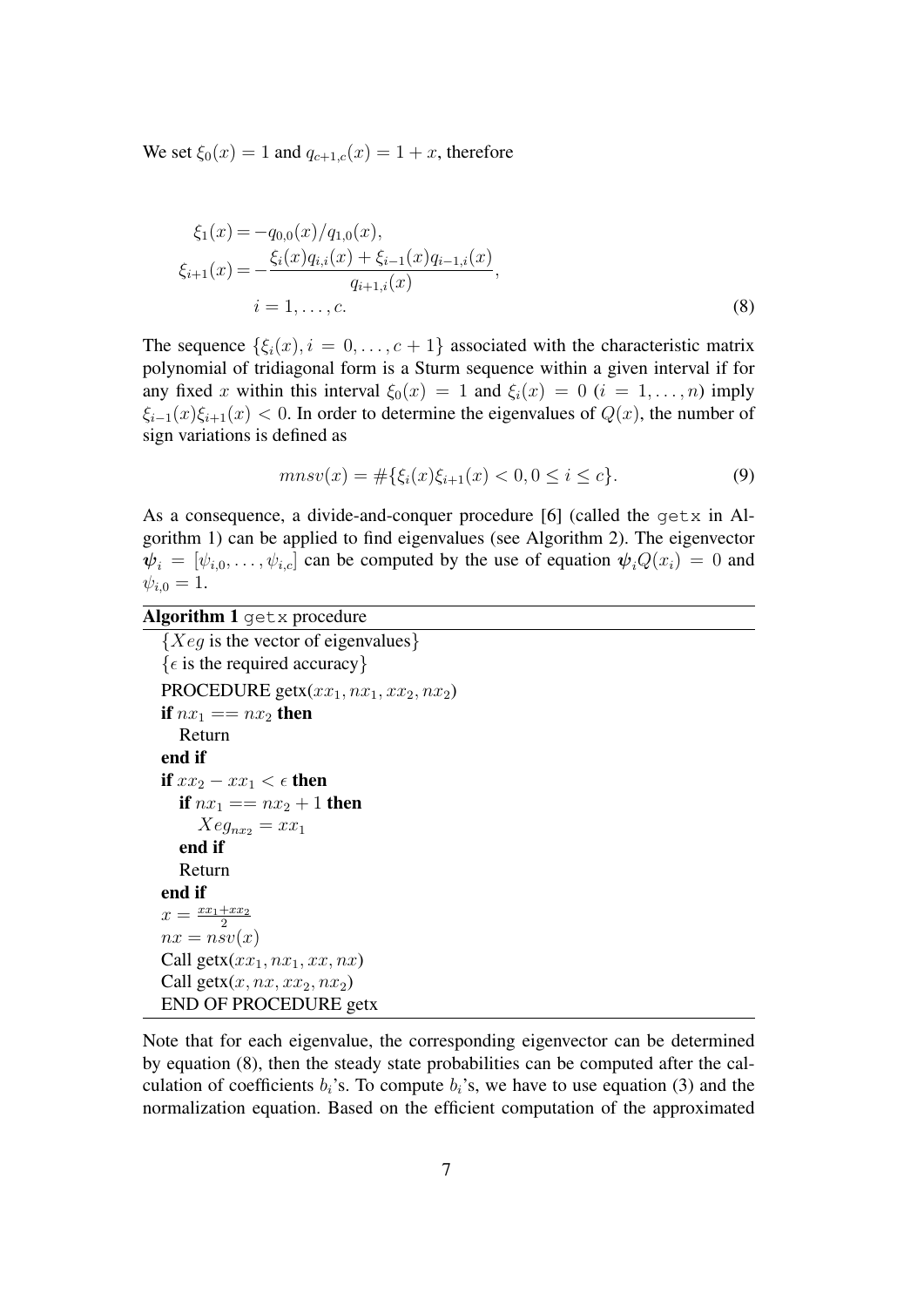#### Algorithm 2 The proposed computation algorithm

{  $\epsilon$  is the required accuracy}  $xx_1 := \epsilon$  $xx_2 := 1 - \epsilon$  $nx_1 := mnsv(xx_1)$  $nx_2 := mnsv(xx_2)$ Call getx $(xx_1, nx_1, xx_2, nx_2)$ {nonzero-eigenvalues are returned in  $Xeq$ }

model, we propose a procedure to evaluate the performance of the system (see Algorithm 3). The result of the fixed point iteration is used to approximate the performance of wireless cellular networks with the FGC policy, where the rate of repeated calls depends on the number of calls in the orbit.

Algorithm 3 The proposed computation algorithm  $\{\alpha$  is the retrial rate of each call in the orbit}  $\{\alpha_0$  is the retrial rate of the approximated model  ${E_n(J)}$  is the average number of calls in the orbit in the approximated model  $\alpha_0 = \alpha$ repeat Compute  $x_i$ 's based on Algorithm 2 Compute  $\psi_i$ 's Compute  $b_i$ 's Compute  $E_n(J)$  $\alpha_0 = \alpha E_n(J)$ until  $E_n(J)$  converges

*3.1 Influence of*  $\beta_i = 1$ 

**Theorem 1** *The number of zero-eigenvalues of*  $Q(x)$  *is equal to the number of*  $\beta_i$ *'s whose value is 1.*

**Proof.** If  $b_i = 1$ , then all the elements  $(q_{i-1,i}(x), q_{i,i}(x), q_{i,i+1}(x))$  in row i of  $Q(x)$ are divideable by x, but not by  $x^2$ . Therefore, it follows that  $Q(x)$  should have a zero-eigenvalue because of the computation of  $det[Q(x)]$  according to row i. The number of zero-eigenvalues of  $Q(x)$  is equal to the number of rows which are divideable by x (the number of  $\beta_i$ 's whose value is 1).  $\Box$ 

It is worth emphasizing that for  $\beta_i = 0$ , the eigenvector corresponding to a zeroeigenvalue is a vector with all elements equal to zero except the  $i<sup>th</sup>$  element which is 1.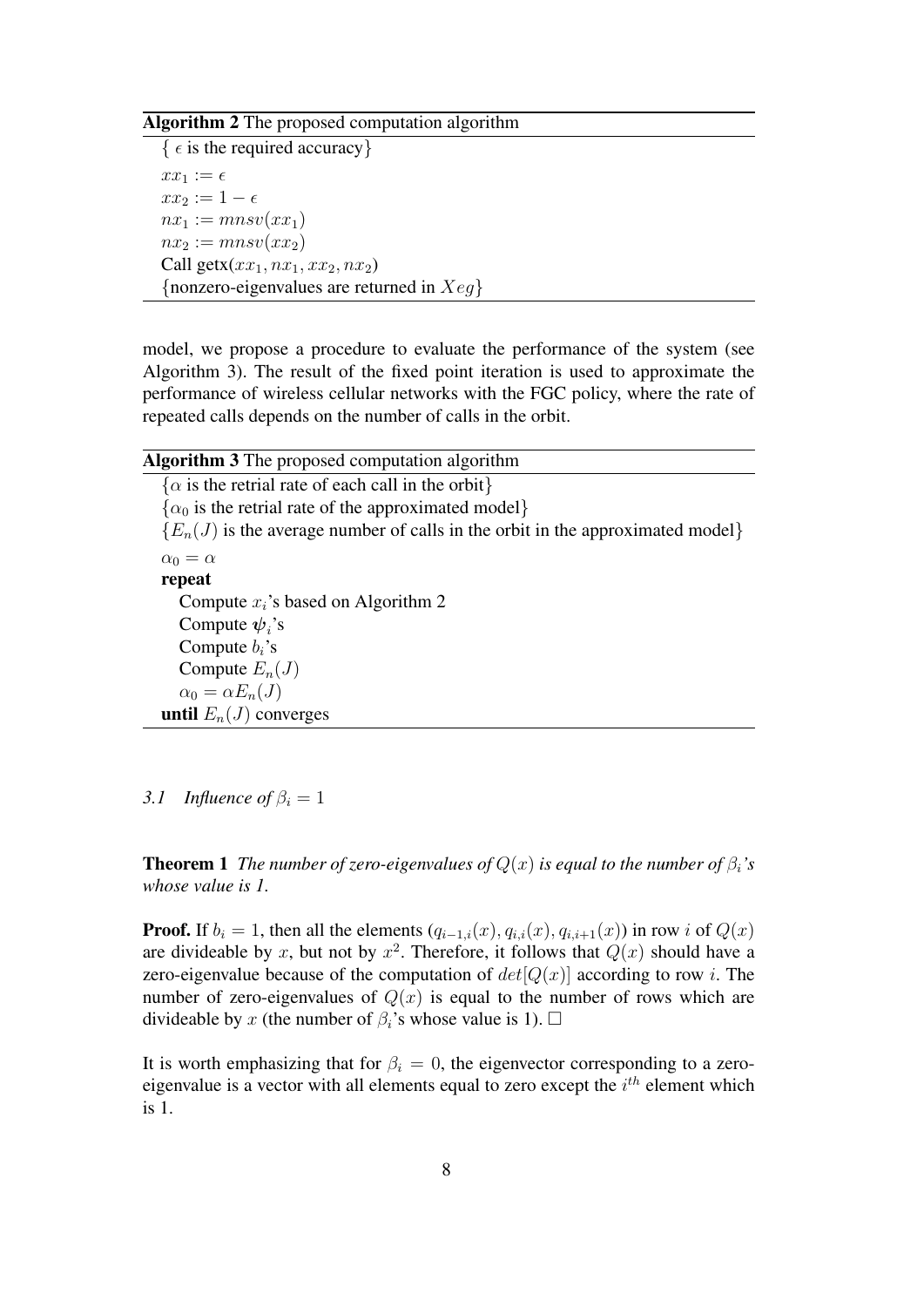#### *3.2 Limited Fractional Guard Channel Policy*

The FGC is called the Limited Fractional Guard Channel Policy (LFGC) if the following parameters are applied:  $\beta_i = 1$  ( $0 \le i \le T$ ),  $\beta_{T+1} = \beta$  and  $\beta_i = 0$  $(T+1 < i < c)$ . As consequence, the number of zero-eigenvalues is  $T+1$ . Without the loss of generality, these eigenvalues are  $x_0, x_1, \ldots, x_T$ . Since the eigenvector corresponding to  $x_i = 0$  is a vector with all elements equal to zero except the  $i^{th}$ element which is 1.

$$
\mathbf{v}_0 = \mathbf{b}^{(*)} + \sum_{k=T+1}^{c} b_k \boldsymbol{\psi}_k
$$
 (10)

$$
\mathbf{v}_{j} = \sum_{k=T+1}^{c} b_{k} x_{k}^{j} \boldsymbol{\psi}_{k} \ (j \ge 1), \tag{11}
$$

where  $\mathbf{b}^{(*)} = \{b_1, \ldots, b_T, 0, \ldots, 0\}.$ 

#### 4 Numerical Results

We have built a simulation for the original and analytically intractable system described in Section 2, where the retrial rate depends  $1$  on the number of waiting calls in the orbit. In Table 1 we present some illustrative results  $2$  to show the accuracy of the new method concerning to the blocking probabilities of calls and the average number of occupied channels when the LFGC is applied with  $T = c - 1$ ,  $\beta = 0, c = 15, 1/\mu = 120$  s,  $\alpha/\mu = 20, \lambda_F/\lambda_H = 24$ . The offered load is defined by  $\rho = \lambda/(c\mu)$ . All the computations are performed with machine precision (approximately  $2.22045x10^{-16}$ ). It is worth emphasizing that the similar observation is obtained with other parameter values as well.

In Figures 2, 3 and 4, we show illustrative results concerning the average number of calls in the orbit, the probabilities that fresh calls and handover calls are forced to the orbit when LFGC policy is applied. It is observed that paramter  $\beta$  has a strong impact on handover calls, therefore it can be used for fine-tuning the system.

 $1$  It is the only difference between the simulation and the proposed approach is the retrial rate of calls waiting in the orbit.

<sup>&</sup>lt;sup>2</sup> Note that the simulation results are generated with the confidential level of 99%, and the ratio of the half-width of the confidence interval and the mean of collected observations is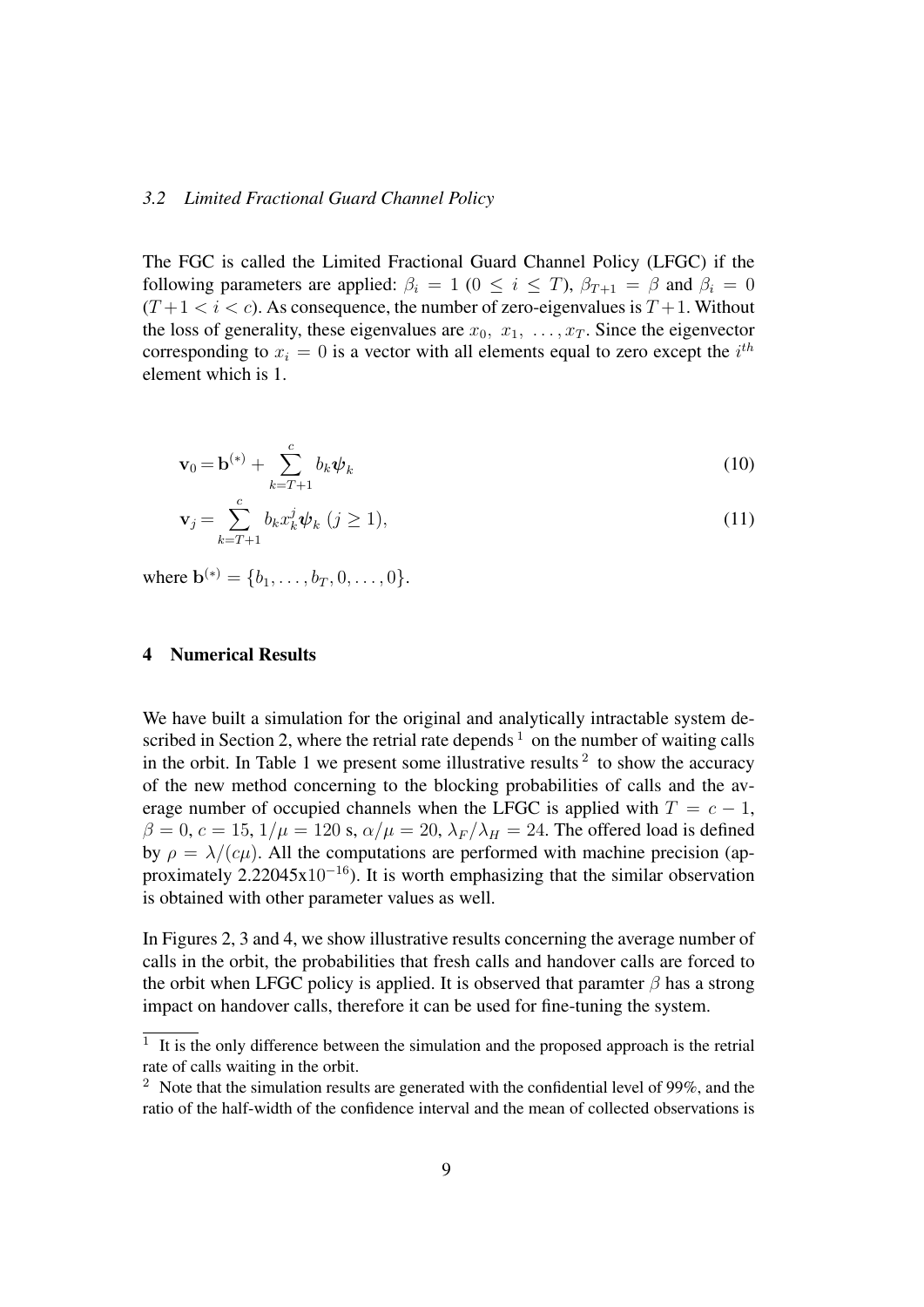| $\rho$ | $\theta = 0.1$ |                |            |               |            |                  |                 |                   |  |  |  |  |  |  |
|--------|----------------|----------------|------------|---------------|------------|------------------|-----------------|-------------------|--|--|--|--|--|--|
|        |                |                | Simulation |               | Analytical |                  |                 |                   |  |  |  |  |  |  |
|        | $E_s(I)$       | $E_s(J)$       | $Pr_s(I =$ | $Pr_s(I = c)$ | $E_n(I)$   | $E_n(J)$         | $Pr_n(I =$      | $Pr_n(I = c)$     |  |  |  |  |  |  |
|        |                |                | $c-1)$     |               |            |                  | $c-1)$          |                   |  |  |  |  |  |  |
| 0.1    | 1.500250       | 0.000000       | 0.000000   | 0.000000      | 1.5        | $5.610^{-13}$    | $7.510^{-10}$   | $6.5\ 10^{-12}$   |  |  |  |  |  |  |
| 0.2    | 3.000170       | 0.000000       | 0.000002   | 0.000000      | 2.99999    | $4.210^{-9}$     | 0.000002        | $4.810^{-8}$      |  |  |  |  |  |  |
| 0.3    | 4.500090       | 0.000000       | 0.000161   | 0.000005      | 4.49925    | $4.510^{-7}$     | 0.000178        | 0.000005          |  |  |  |  |  |  |
| 0.4    | 5.992940       | 0.000000       | 0.002161   | 0.000091      | 5.98737    | 0.00000          | 0.002236        | 0.000078          |  |  |  |  |  |  |
| 0.5    | 7.418670       | 0.000485       | 0.011387   | 0.000611      | 7.41839    | 0.000046         | 0.011449        | 0.000502          |  |  |  |  |  |  |
| 0.6    | 8.712900       | 0.001767       | 0.034116   | 0.002205      | 8.70786    | 0.000165         | 0.033841        | 0.001781          |  |  |  |  |  |  |
| 0.7    | 9.796540       | 0.004544       | 0.071726   | 0.005546      | 9.78445    | 0.000408         | 0.070401        | 0.004325          |  |  |  |  |  |  |
| 0.8    | 10.649000      | 0.008906       | 0.118981   | 0.010615      | 10.6317    | 0.000784         | 0.116733        | 0.008202          |  |  |  |  |  |  |
| 0.9    | 11.302100      | 0.014681       | 0.170403   | 0.017407      | 11.2777    | 0.001282         | 0.167009        | 0.013212          |  |  |  |  |  |  |
|        |                | $\theta = 0.3$ |            |               |            |                  |                 |                   |  |  |  |  |  |  |
| 0.1    | 1.500250       | 0.000000       | 0.000000   | 0.000000      | 1.5        | $1.9 10^{-12}$   | $7.5 10^{-10}$  | $1.510^{-11}$     |  |  |  |  |  |  |
| 0.2    | 3.000600       | 0.000000       | 0.000002   | 0.000000      | 2.99999    | $1.510^{-8}$     | 0.0000027       | $1.110^{-7}$      |  |  |  |  |  |  |
| 0.3    | 4.500360       | 0.000000       | 0.000164   | 0.000011      | 4.49932    | 0.0000015        | 0.000178        | 0.000011          |  |  |  |  |  |  |
| 0.4    | 5.994750       | 0.000000       | 0.002234   | 0.000224      | 5.99969    | 0.001129         | 0.002387        | 0.0012942         |  |  |  |  |  |  |
| 0.5    | 7.431050       | 0.001831       | 0.011728   | 0.001494      | 7.4239     | 0.000174         | 0.011521        | 0.0011505         |  |  |  |  |  |  |
| 0.6    | 8.750470       | 0.007213       | 0.035735   | 0.005646      | 8.72407    | 0.000643         | 0.034040        | 0.0040884         |  |  |  |  |  |  |
| 0.7    | 9.862670       | 0.019015       | 0.074871   | 0.014397      | 9.78445    | 0.000408         | 0.070401        | 0.0043254         |  |  |  |  |  |  |
| 0.8    | 10.760900      | 0.038974       | 0.123618   | 0.028256      | 10.6317    | 0.000785         | 0.116733        | 0.0082025         |  |  |  |  |  |  |
| 0.9    | 11.455700      | 0.067699       | 0.175191   | 0.046835      | 11.2777    | 0.001282         | 0.167009        | 0.0132115         |  |  |  |  |  |  |
|        | $\theta=1.0$   |                |            |               |            |                  |                 |                   |  |  |  |  |  |  |
| 0.1    | 1.500250       | 0.00           | 0.00       | 0.000         | 1.5        | $1.99\ 10^{-11}$ | $7.5\ 10^{-10}$ | $7.4 \; 10^{-11}$ |  |  |  |  |  |  |
| 0.2    | 3.000920       | 0.000000       | 0.000003   | 0.000000      | 3.0        | $2.5\ 10^{-7}$   | 0.000003        | $6.0\;10^{-7}$    |  |  |  |  |  |  |
| 0.3    | 4.500000       | 0.000073       | 0.000181   | 0.000043      | 4.49999    | 0.000041         | 0.000186        | 0.0000669         |  |  |  |  |  |  |
| 0.4    | 5.999880       | 0.001795       | 0.002508   | 0.000912      | 5.99969    | 0.001129         | 0.002387        | 0.0012942         |  |  |  |  |  |  |
| 0.5    | 7.497120       | 0.017323       | 0.014018   | 0.007419      | 7.49959    | 0.011952         | 0.012508        | 0.0097432         |  |  |  |  |  |  |
| 0.6    | 8.989000       | 0.095756       | 0.043888   | 0.033434      | 8.99538    | 0.071775         | 0.041080        | 0.0373981         |  |  |  |  |  |  |
| 0.7    | 10.453600      | 0.379311       | 0.091433   | 0.102135      | 10.4503    | 0.305958         | 0.0761227       | 0.118219          |  |  |  |  |  |  |
| 0.8    | 11.884100      | 1.244660       | 0.140123   | 0.239130      | 11.8743    | 1.09335          | 0.167975        | 0.20876           |  |  |  |  |  |  |
| 0.9    | 13.250500      | 4.081900       | 0.155641   | 0.468458      | 13.2458    | 4.22319          | 0.153844        | 0.470658          |  |  |  |  |  |  |

Table 1 Comparison with simulation

For  $\rho = 0.9, \theta = 0.6, 1/\mu = 120$  s,  $\alpha/\mu = 20, \lambda_F/\lambda_H = 24, \beta = 0.9$ , we plot the computational time versus  $c$  in Figure 5. The proposed method is compared against the method proposed by Naoumov et al. [11] (note that the method proposed by Naoumov et al. is considered as one of the fastest approaches to compute the stationary probabilities of QBD processes. Figure 5 shows that our method is much faster than the existing method.

0.099%.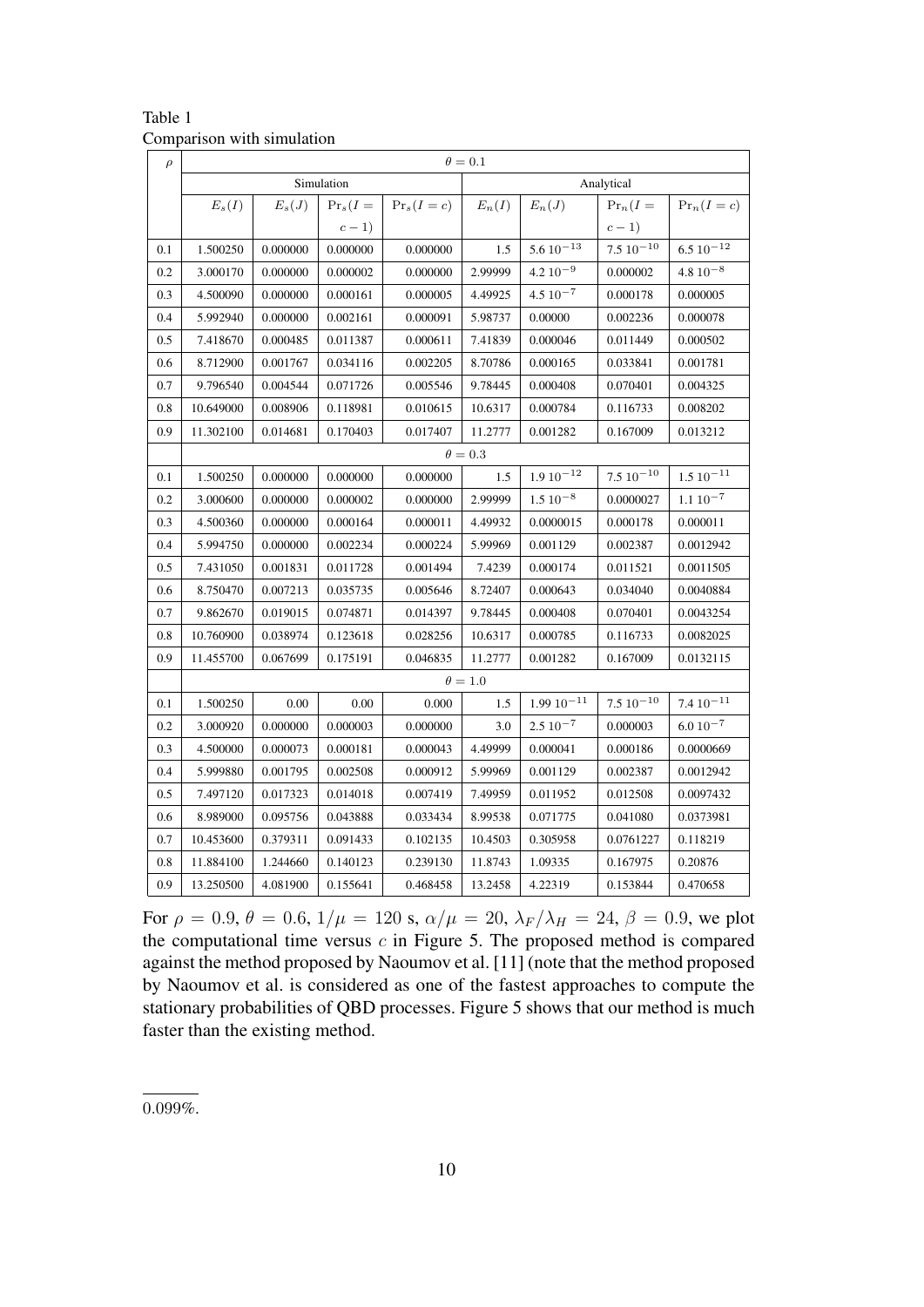

Fig. 2. The average number of calls in the orbit



Fig. 3. The probability that fresh calls are forced to the orbit

#### 5 Conclusions

We have presented a new retrial queueing problem for wireless cellular networks applying the Fractional Guard Channel (FGC) admission control policy and provided a new algorithm to approximate the retrial queue problem involving the FGC policy. The comparison between analytical and simulation results confirms that our algorithm is accurate and fast to evaluate the performance of the system.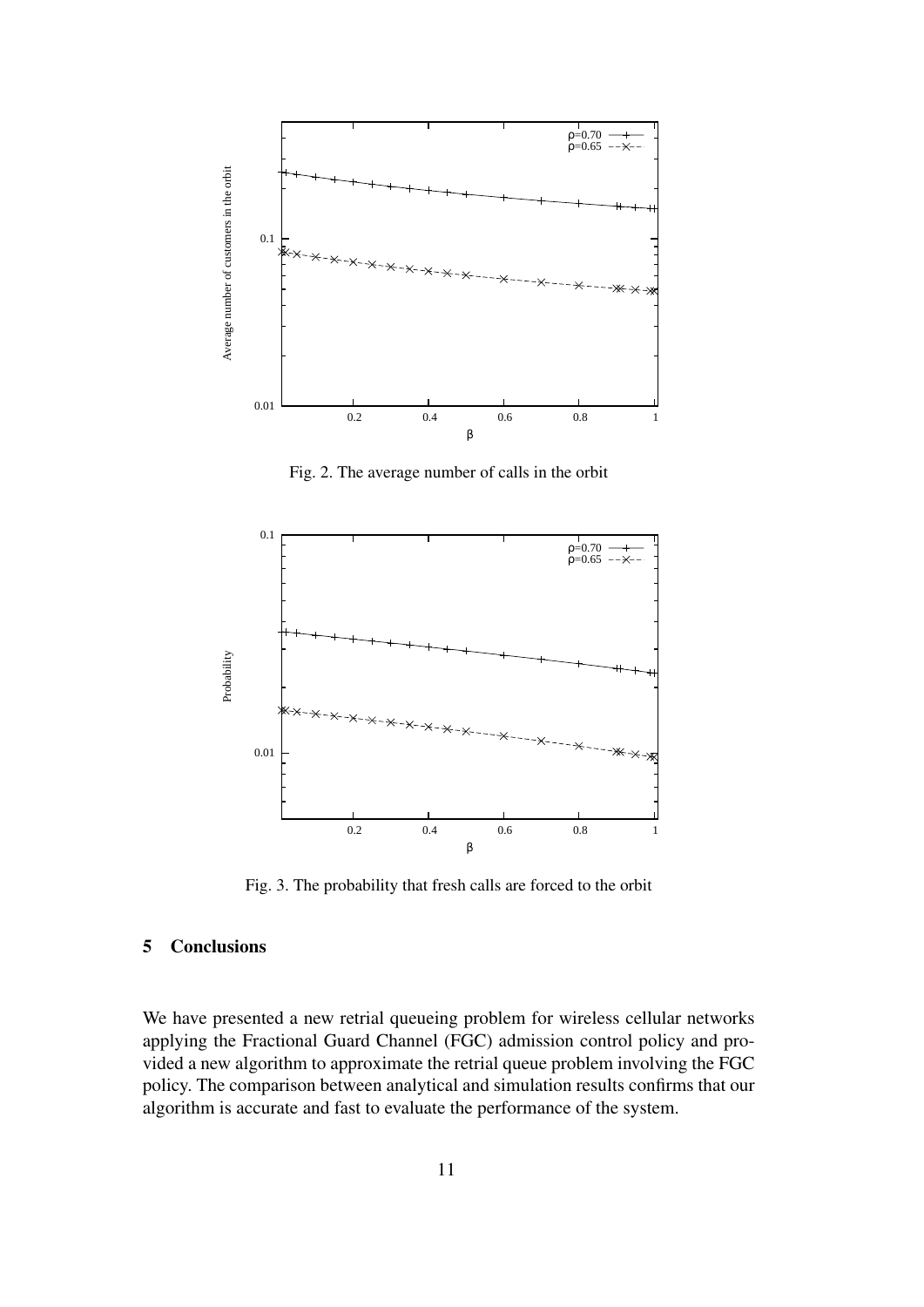

Fig. 4. The probability that handover calls are forced to the orbit



Fig. 5. Computational time

#### References

- [1] J. R. Artalejo. Analysis of an M/G/1 queue with constant repeated attempts and server vacations. *Computers & OR*, 24(6):493–504, 1997.
- [2] J. R. Artalejo, A. Economou, and A. Gómez-Corral. Applications of maximum queue lengths to call center management. *Computers & OR*, 34(4):983–996, 2007.
- [3] J. R. Artalejo, A. Economou, and A. Gómez-Corral. Algorithmic analysis of the Geo/Geo/c. *European Journal of Operational Research*, 189(3):1042–1056, 2008.
- [4] J. R. Artalejo and A. Gómez-Corral. Channel idle periods in computer and